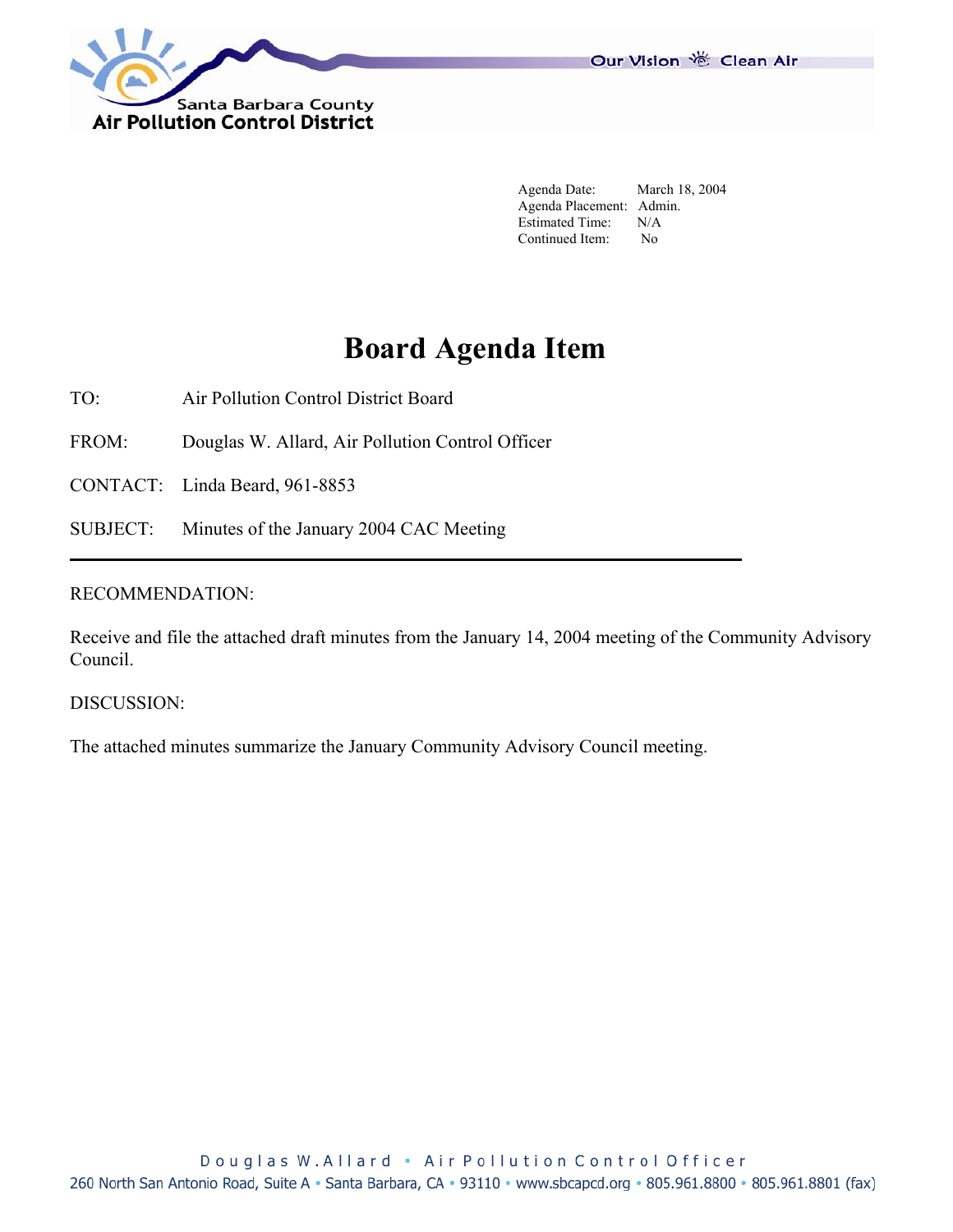

### **Draft Minutes of The Santa Barbara County Air Pollution Control District Community Advisory Council**

January 14, 2004

- **I.** The meeting was called to order at 6:30 p.m.
- **II.** Roll Call

There was a quorum in attendance. Fourteen members were present at roll call; three members joined the meeting later.

At this time, CAC Secretary handed out Annual Declaration of Interests forms to be completed and returned by February and a memo regarding current mileage reimbursement information.

#### **III.** Approval of Minutes

Motion to approve the November 12, 2003 minutes

Banigan/Gilliland Motion Passed: 14:0:0

**IV.** Public Comment

There were no public comments.

Several CAC members had questions and concerns regarding the status of Rule 202 revisions and associated airborne toxics control measures for diesel engines. Doug Allard responded that ARB was in the process of evaluating and approving ATCM's for stationary and portable diesel engines, but that the new governor halted all new regulations to allow time for evaluation prior to implementation. Mr. Allard estimated that the hold may possibly be for six months; therefore he said that the District may move forward with its own rule to place these types of engines under permit. He said that the ATCM would be in effect on the date of adoption and that rule adoption would follow. He stated that the District had not yet decided on the method of regulating these engines, whether the process would be registration or permitting. Mr. Allard said that he would consider the suggestion of a workshop to address the impact and implementation of Rule 202 and to especially alert schools and hospitals which may be affected by this rule.

Dave Pierce passed around an environmental booklet for grades 6-12 entitled "Energy for Keeps" and announced that information regarding this program was available at: [www.EnergyforKeeps.org.](http://www.energyforkeeps.org/)

**V.** Organization of Agenda and Statement of Interests.

CAC Minutes